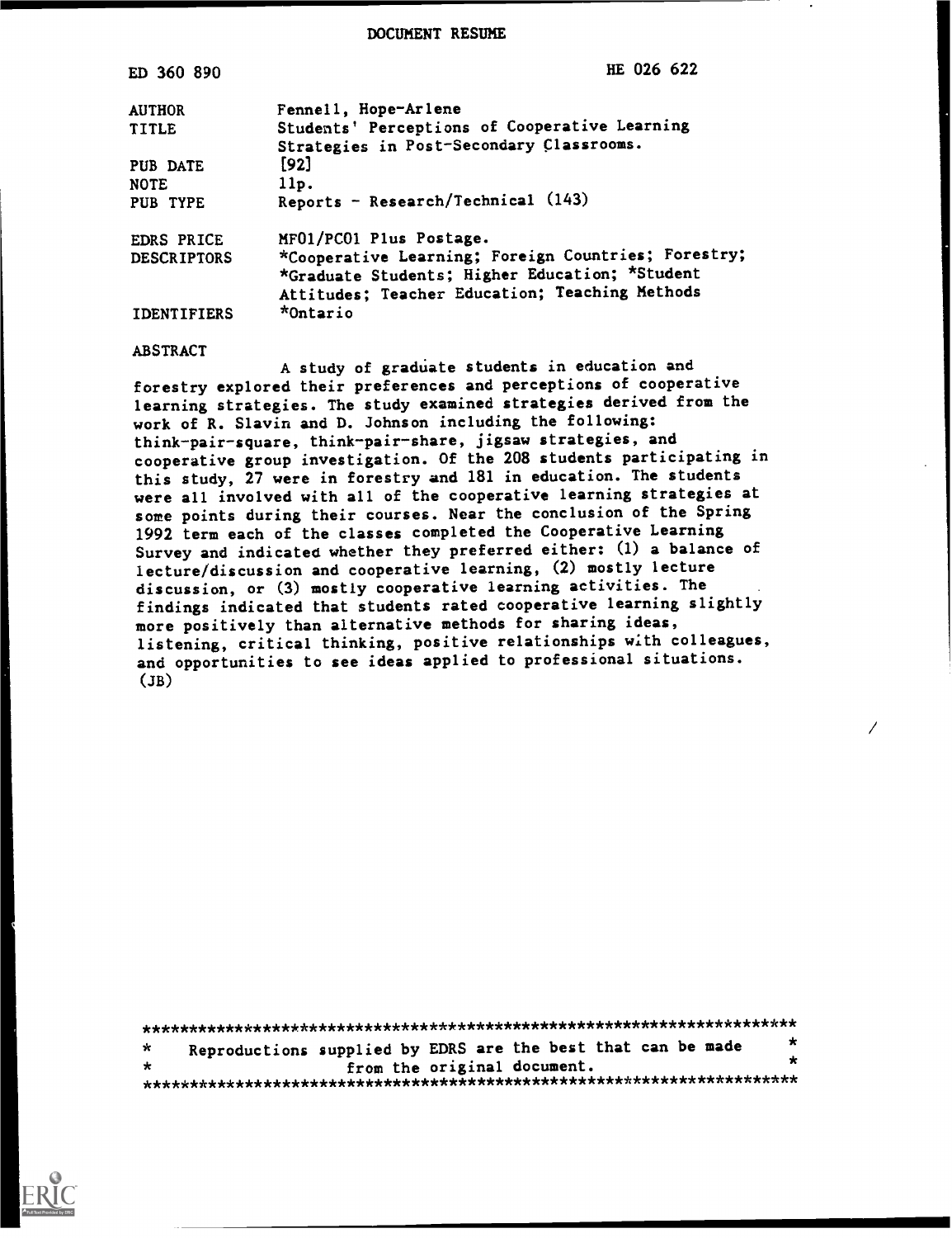# Students' Perceptions of Cooperative Learning Strategies in Post-Secondary Classrooms:

by

Hope-Arlene Fennell, Ph. D.<br>School of Education **Lakehead University** Thunder Bay Ontario<br>P7B 5E1

 $H$   $026622$ 

"PERMISSION TO REPRODUCE THIS MATERIAL HAS BEEN GRANTED BY

Hope-Arlene Fennell

TO THE EDUCATIONAL RESOURCES **INFORMATION CENTER (ERIC)."** 

U.S. DEPARTMENT OF EDUCATION<br>Office of Egucational Research and Improvement<br>EDUCATIONAL RESOURCES INFORMATION<br>CENTER (ERIC)

UEITIER (SERIER (SERIER)<br>This document has been reproduced as<br>received from the parson or organization<br>originating it

originating it.<br>[] Minor changes have been made to improve<br>|reproduction quality

Points of view or opinions stated in this document do not inecessarily represent official

 $\mathcal{L}$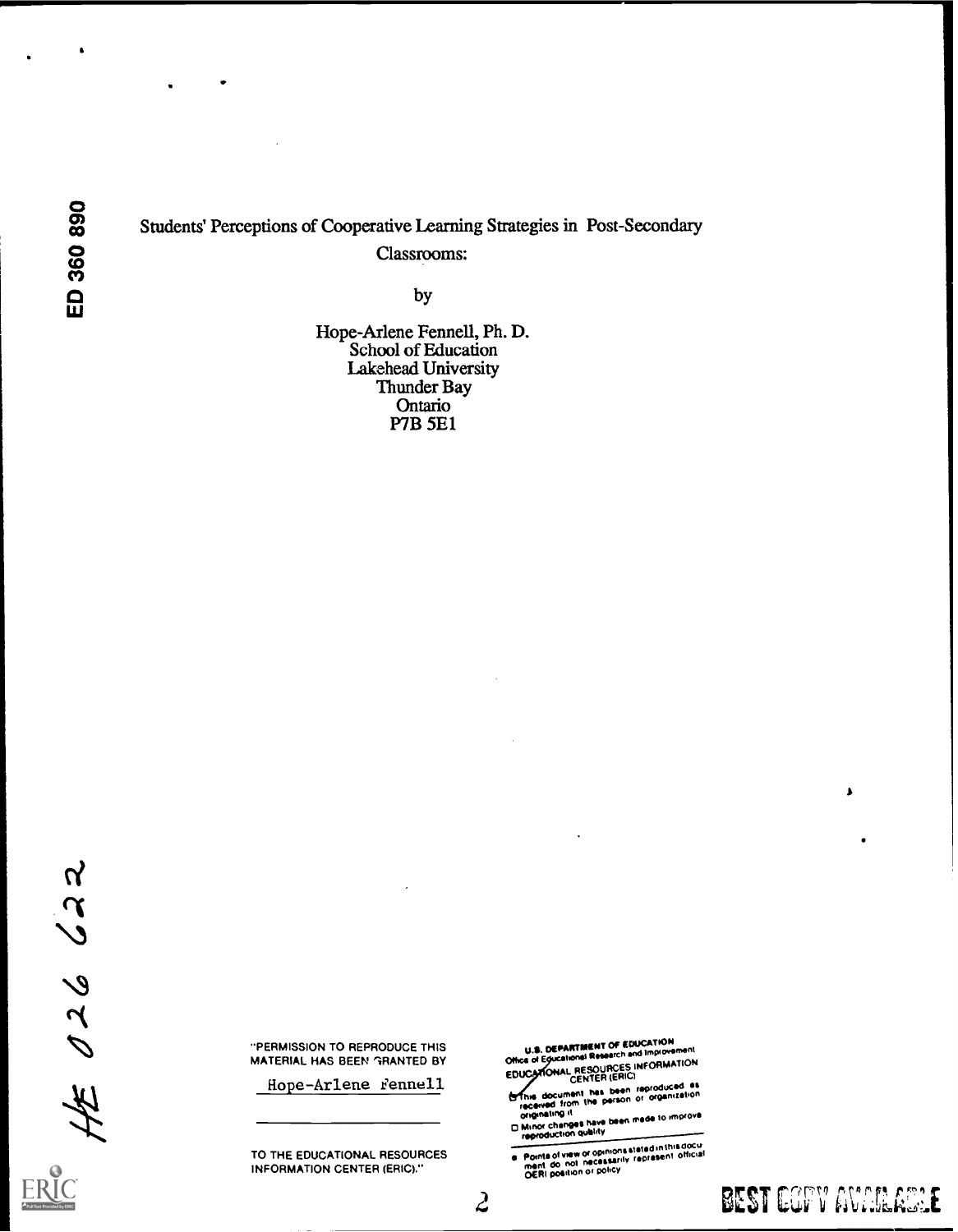Students' Perceptions of Cooperative Learning Strategies in Post-Secondary Classrooms:

In our current economic climate, characterized by funding cuts and restructured organizations, teachers in post-secondary institutions are being faced with new challenges. In universities, adult students enrolled in professional studies present faculties with unique instructional challenges. Many have backgrounds in the liberal arts, sciences, or humanities, and have had previous careers and work experiences. As students of education, nursing, social work, forestry, business administration, and engineering, they are adult learners who are acquiring sets of professional knowledge and skills to put into daily practice. Schon (1987) notes the importance of interaction among individuals involved for professional practice. He indicates that, as adult learners, students of professional studies need to be involved in learning situations where can they work with other professionals to make sense of professional situations. Today, such situations require client-centred approaches involving collaboration, discussion, and diverse problem solving strategies.

Collaborative learning strategies provide strong potential for the development of professional studies because they involve students in the construction of professional knowledge (Ney, 1991). There are different philosophies and many different strategies for collaborative learning. One of the philosophies currently being used in a variety of educational settings is cooperative learning. Presented in this paper are the findings from a study in which students in seven professional studies courses (five education and two forestry) were surveyed with regard to their preferences and perceptions of cooperative learning strategies as tools for professional education.

# Review of Literature

The review of literature begins with an overview and some basic concepts for teaching adult learners. In the second section, cooperative learning is discussed. The review concludes with a brief discussion of the cooperative learning strategies used during the courses.

# Teaching Adult Learners

Knowles (1974) was one of the earliest writers discussing the teaching of adults. He notes that adult learners tend to see themselves as self-directing in terms of their own learning. They often bring numerous life experiences to learning situations, attempting to



 $\mathbf{C}$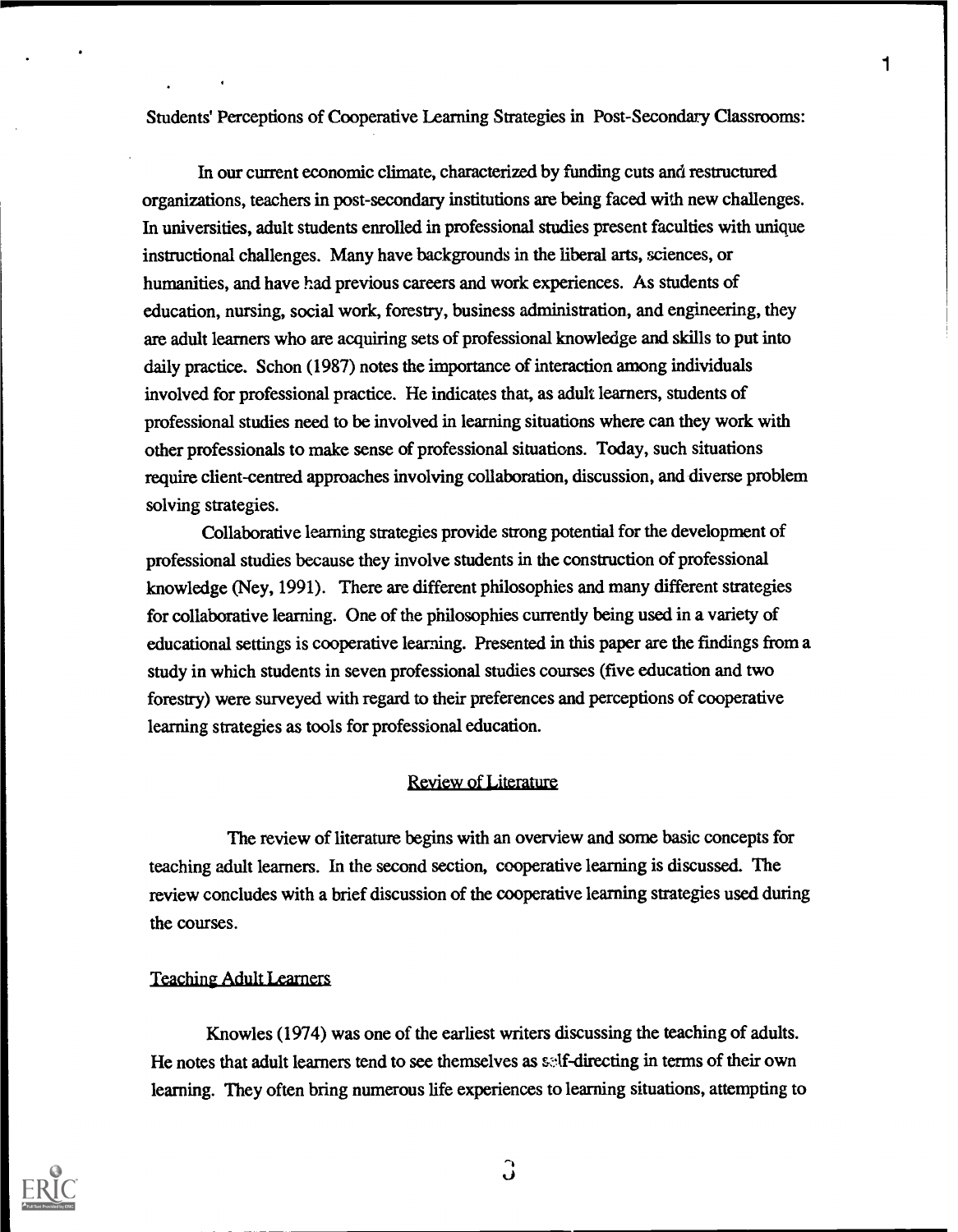tie them to their learning in whatever ways are possible. As a result, instructional strategies focused on experiential and transformational learning are likely to be more effective than transmissional strategies  $\dot{z}_1$  which knowledge is dispensed through lecture. A lult learners often have an enhanced readiness to learn and are often anxious to begin 'doing' things in relation to professional tasks. Often much of the 'doing' is stimulated and enhanced by the problem-centred approaches to learning taken by many adult learners. These characteristics make teaching adult learners an interesting challenge.

The foundation for Knowles' (1974) work and the work are based on the earlier philosophies of Dewey (1938) and theories of Bruner (1966) who each present some concepts which continue to be foundational in teaching adult learners. For Dewey, teaching through experiences and maldng learning relevant to life experiences was an important issue. He notes that "All genuine education comes about through experience" (p. 13). Dewey's main concerns for experiential learning is that it be relevant and that the experiences continuously build on each other. He was also concerned with the need for democracy in learning processes and experiences. By using their voices in interactions to create knowledge within their unique situations, Dewey believed that learning processes could help individuals come together for the creation of a more open and democratic society.

Bruner (1966) suggests the concept of inquiry as an additional key to effective learning experiences. In constructing a theory of instruction, particularly for adult learners, Bruner suggests that such a theory should predispose individuals toward learning, structure ideas so that they can be readily grasped by learners, arrange the most useful sequence and processes for idea development, and specify the incentives and sanctions of the processes. Inquiry processes are designed to increase intellectual development through the development of frameworks for sorting and sense-making of ideas.

Theories of inquiry involve learners in questioning and being questioned, and in intense interactions with each other and with teachers. From students' responses during interactions, teachers develop lessons. The lessons are as much concerned with the processes of student thinking and learning as they are with the products of the learning, such as answers to the questions. Teachers using inquiry mode teach inductively, beginning with a problem or dilemma, and basing the solution on a process to which students contribute extensively through responding to open-ended questions or problems related to professional practice. Inductive or inquiry teaching helps learners develop abilities to define and formulate problems, organize and process information related to problems, generate ideas for dealing with the problems, and evaluate the ideas related to the problems.



 $\mathbf{\hat{x}}$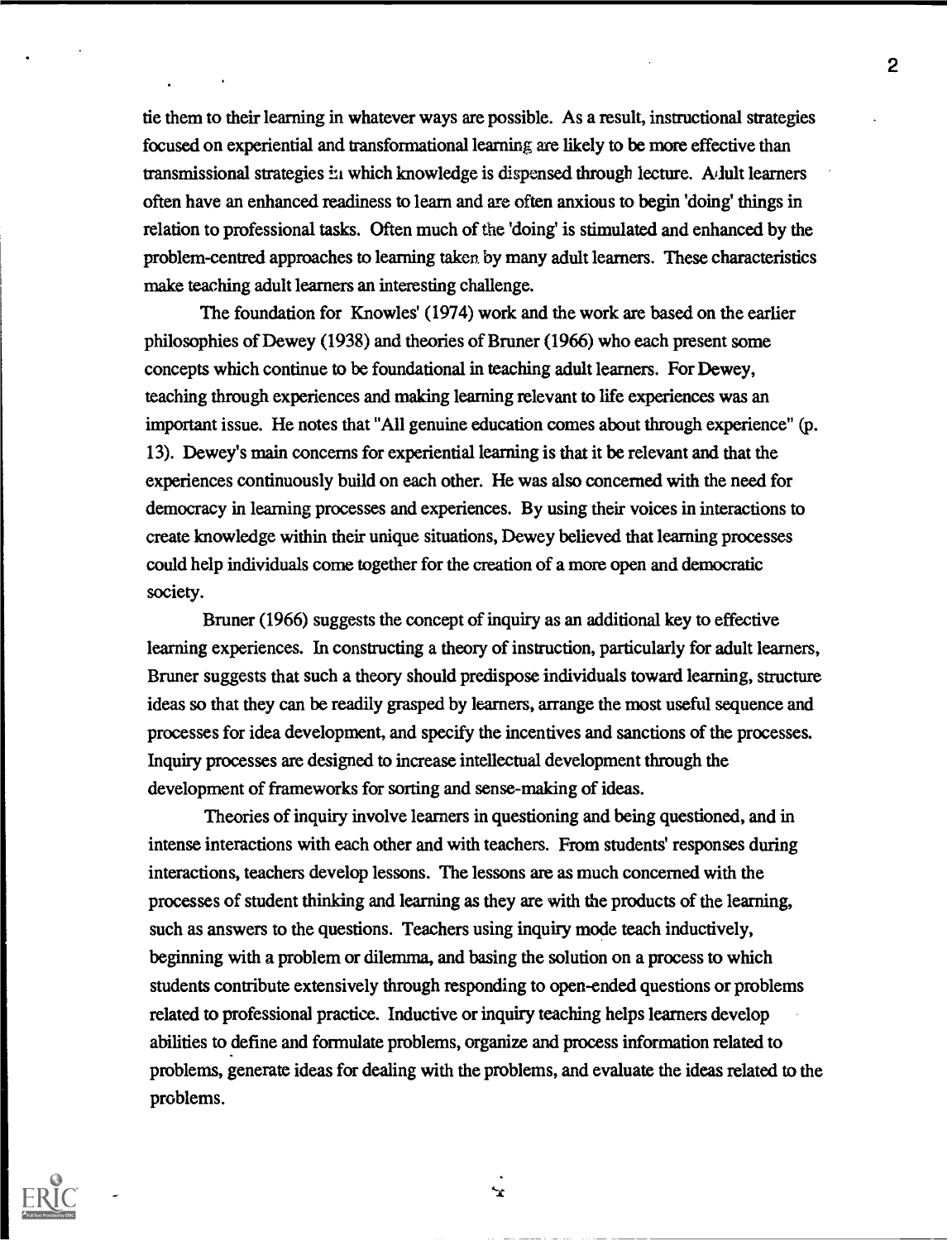Waldron and Moore (1991) reiterate the views of Knowles (1974), Dewey (1938) and Bruner (1966). In applying adult learning principles, they note that learning processes are seen as changes in which "all learners accomplish their own learning in their own way, and at their own pace in response to their own interests, values, background and practice opportunities" (p. 59). Learning also requires motivation. Learners must see how the learning is of value to them. They also indicate that learning requires attention. Learning often takes place most satisfactorily in situations where new information can be linked with previous learning. Learning also requires practice and feedback to ensure learners that they are actually accomplishing something.

In summary, the work of Dewey (1938), Bruner (1966), Knowles (1974), and Waldron and Moore (1991) provide teachers of adult learners with a basis for their work which is learner centred, interactive, and draws upon learners' previous experiences. Cooperative learning strategies appear to be useful to assist students of professional studies in developing each of these characteristics . Cooperative learning is discussed in the next section.

### History and Philosophy of Cooperative Learning

Johnson, Johnson and Holubec (1988) and Slavin (1990) have both studied and written extensively about the philosophy and concepts of cooperative learning. Johnson et al. note that the concepts of cooperative learning existed as early as the first century when they were written about in the Talmud under the concept of learning partners. During more recent times, teaching strategies which are used to create classroom atmospheres that are cooperative and democrati were discussed during the early 1900's by Dewey and during the 1940's by Deutch and Lewin.

Both Slavin (1990) and Johnson et al. (1988) suggested various strategies of cooperative learning based on similar philosophical tenets. These include, firstly, positive interdependence among students for the achievement of group goals. Students must perceive their interdependence positively before cooperative principles will function well. Secondly, cooperative interdependence involves face-to-face interactions among students. The interdependence and interaction are designed to maximize the learning experience for each individual Therefore, students are required to develop interpersonal and small group skills as part of becoming acquainted with cooperative learning. Thirdly, individual accountability,.meaning that each student is responsible to meet the learning requirements of the situation Fourthly, when evaluating the learning outcomes from cooperative strategies, teachers must consider the process as well as the product . To the initial four



 $5\overline{)}$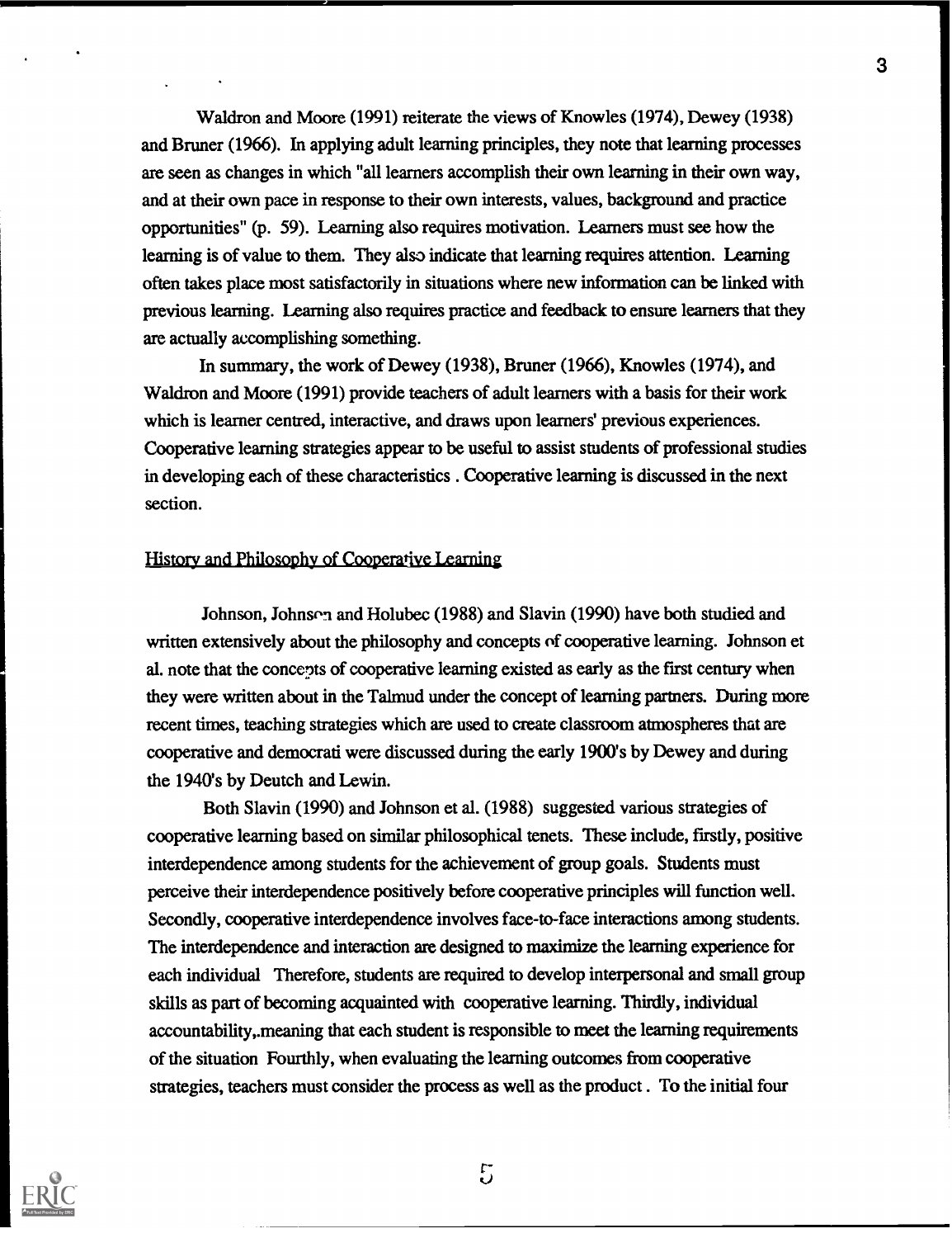tenets, Slavin adds the concepts of equal opportunity for success among participants, team competition rather than competition among individuals, task specialization, and adaptation to the needs of individual learners.

# Strategies of Cooperative Learning

The strategies involved in the current study were derived from the work of Slavin (1990) and Johnson et al. (1988). Each is described as it was used by the two instructors whose students were part of this research.

Think-pair-square. During the 'think' phase, students are asked to think about an issue or idea individually, noting their ideas. They are then asked to 'pair' by joining with another student where both have an equal opportunity to share their ideas. 'Squaring' occurs when two pairs of students come together to discuss their ideas. This strategy may include reaching a consensus of ideas to share with the whole class.

Think-pair-share. Similar to the above strategy, think-pair-share is a useful strategy for discussion aimed at the clarification of new ideas or when reinforcement of existing ideas is needed. Think-pair-share involves the development of a dialectic in which the participants in each pair are carefully instructed to give each other equal 'air time' for discussion. The pairs may be asked to share with the whole class, but often, these pairs provide time for more private student interaction.

Jigsaw strategies. Jigsaw strategies are among the task specialization methods of cooperative learning. Jigsaw strategies involve the teacher in breaking the whole of what is to be learned into equal parts. The students in the class are assigned to two types of groups: specialist groups which are each assigned to learn one part of the what is to be learned and learning groups in which the whole of what is to be learned is brought by members of specialist groups to be taught to all members. When working in the specialist groups, members tasks are to ensure that each thoroughly understands their portion of the material and to devise a strategy or strategies to be used for teaching the material to peers in the learning groups. The complexity of what is to be learned will determine the amount of time necessary to each of the group processes. Sometimes entire courses are broken into modules to be learned in specialist groups and presented in learning groups. In the education courses, only parts of the courses were broken into modules to present using a jigsaw.

Cooperative group investigation. Group investigation is appropriate for integrated tasks which deal with the acquisition, analysis, and synthesis of information in order to learn about a multi-faceted issue or solve a multi-faceted problem (Slavin, 1990). This strategy is derived from Dewey's (1938) premise that cooperation in teaching situations is a



ြ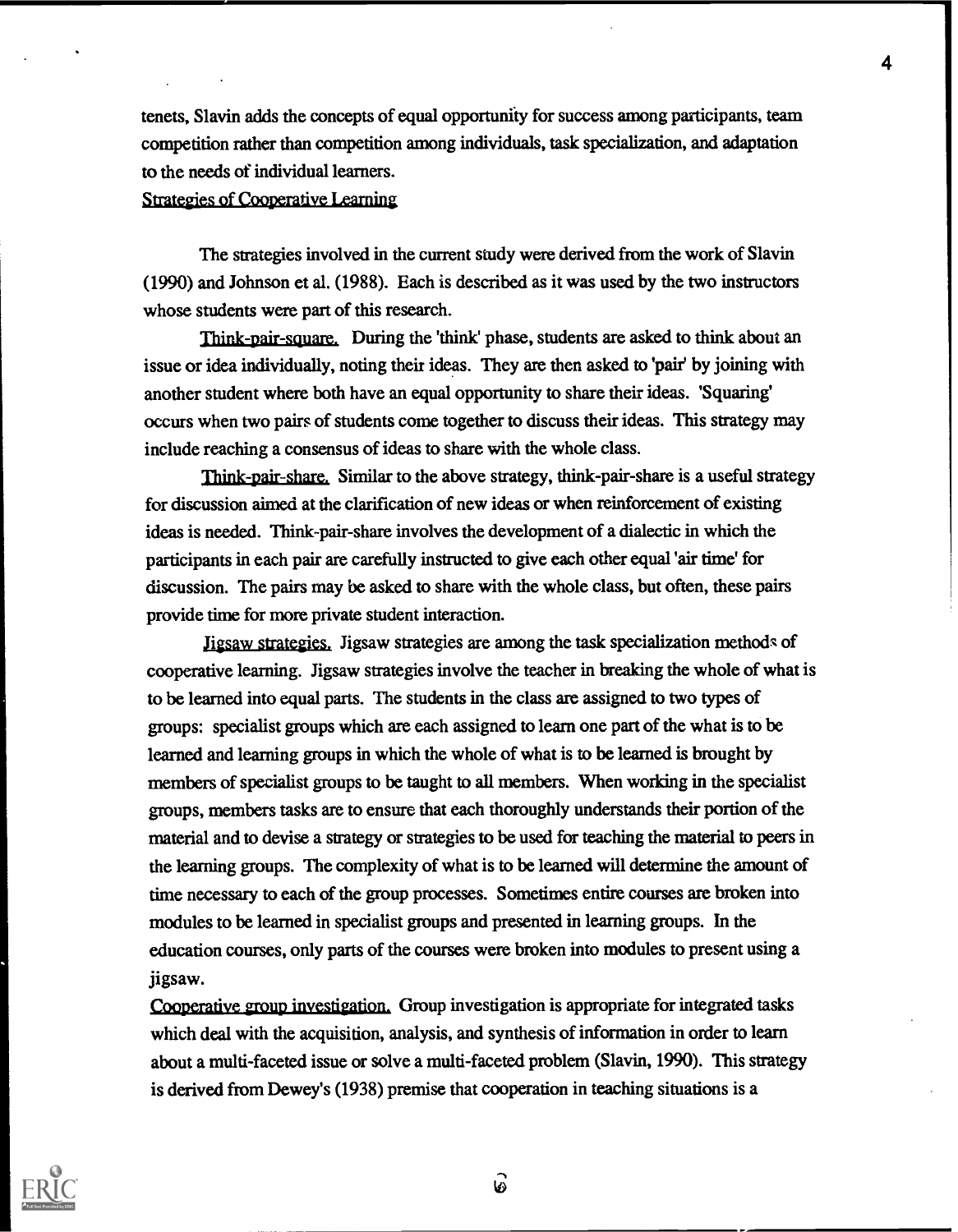prerequisite for dealing with the complex problems of life in a democracy. To be implemented, cooperative group investigation requires an environment that supports small group dialogue. This means that group skills must be well developed among the students.

Cooperative group investigation involves teachers in assisting students to identify a broad area from which topics can be identified. Students then work together to identify a problem and then to gather information for exploring the problem. The group members plan, precisely, what they wish to study and how to begin. They then cany out the 'investigation through information gathering, analysis of data, and the development of conclusions. Each group then prepares and presents a final report in which each group member takes an equal part in the planning and presentation of the material. Groups are encouraged find novel and interesting methods for presentation which avoid excessive dependence on lecture. One of the most important aspects to the cooperative group investigation is the evaluation stage which begins with students sharing feedback on their work with the topic and their affective experiences. Students and teachers collaborate in evaluating student learning. The assessment of the learring should evaluate the higherorder thinking processes used in the investigation.

Teachers' roles in cooperative learning. Teachers involved with cooperative learning strategies play the role of facilitator and resource person. Cooperative learning strategies require teachers to do extensive initial planning and researching of what is to be learned. Once the cooperative process begins, teachers need to circulate among the groups listening to their deliberations and noting that students are able to manage their work. Teachers model the group and communication skills which they expect the students to use. Such skills include listening, paraphrasing, responding in a non-judgmental fashion, and encouraging equal participation among group members. As in all effective teaching scenarios, the teacher is the key to successful learning. At the outset and at key times during cooperative learning processes, teachers' voices are those which most urgently need to be heard.

#### Students Perceptions of Cooperative Learning

The participants in this study were 208 students in professional studies, 27 of whom were students in forestry, with the remaining 181 being students in education. Each of the groups were involved with all of the previously discussed strategies for cooperative learning at some points during their courses. The two courses in Forestry were totally developed using cooperative strategies. Near the conclusion of the spring term in 1992, each of the classes were surveyed using the Cooperative Learning Survey (Glass &

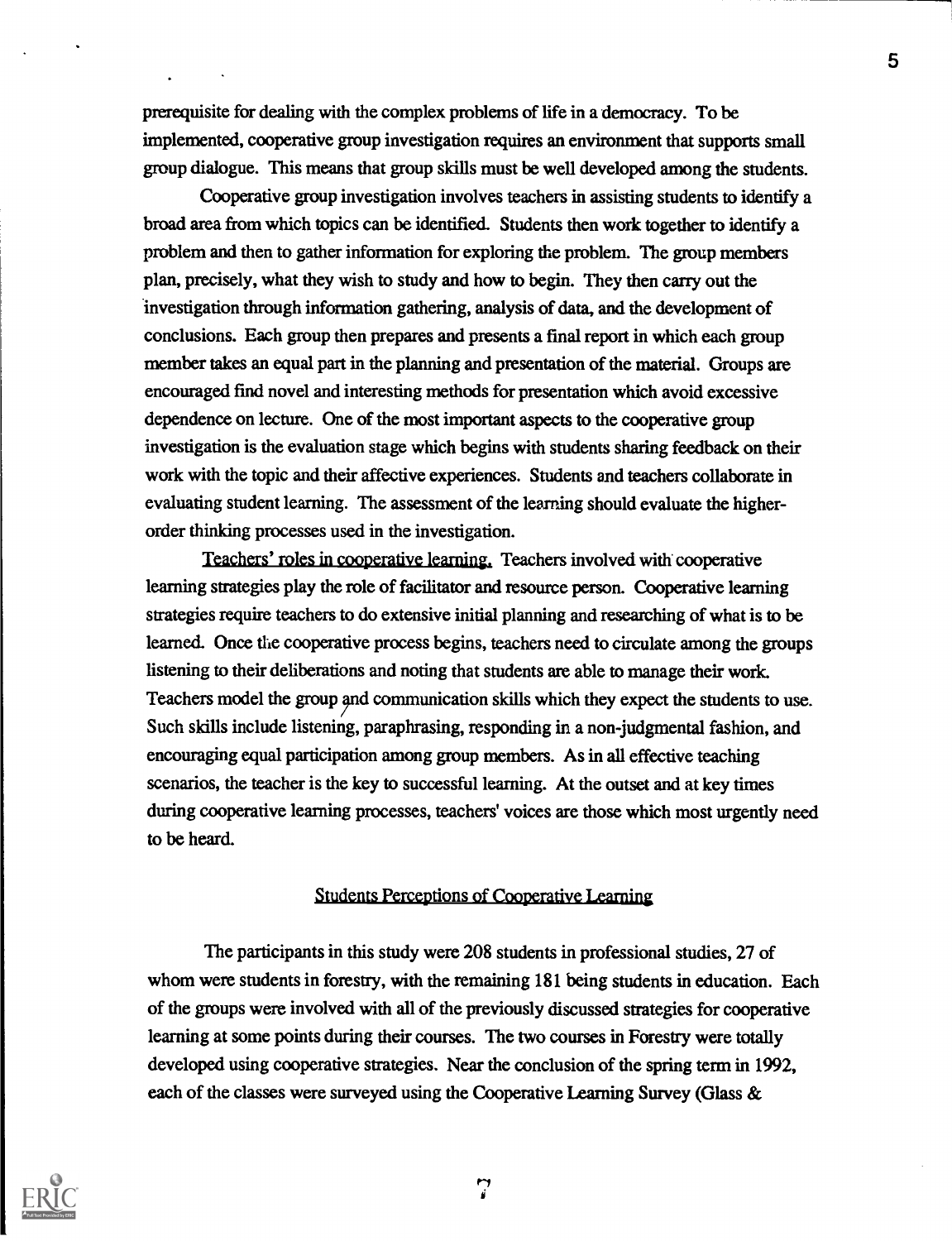Putnam, 1989). The survey is comprised of fifteen statements about various aspects of cooperative learning, and an additional question in which students were asked to indicate whether they would prefer their classes to have: (1) a balance of lecture /discussion and cooperative learning, (2) mostly lecture/discussion, or (3) mostly cooperative learning activities; students were given the opportunity to comment on their choice as part of the last question. The findings from the survey are displayed in Table 1.

| Table 1                     |
|-----------------------------|
| Cooperative Learning Survey |

|                                                                                                                         | Cooperative<br>Learning |           | Lecture/<br><b>Discussion</b> |           |
|-------------------------------------------------------------------------------------------------------------------------|-------------------------|-----------|-------------------------------|-----------|
|                                                                                                                         | X                       | <b>SD</b> | X                             | <b>SD</b> |
| 1. I often acquire valuable information through this<br>approach.                                                       | 3.4                     | .70       | 3.5                           | .70       |
| 2. I can learn about the instructor's thoughts and<br>experiences through this approach.                                | 2.8                     | 1.04      | 3.5                           | .911      |
| 3. I often share information and ideas with other<br>students through this approach.                                    | 3.72                    | .743      | 3.0                           | 1.024     |
| 4. I often engage in critical thinking (Evaluating<br>ideas and opinions, solving problems through this<br>approach.    | 3.46                    | .580      | 3.16                          | .921      |
| 5. I often listen to the thoughts and opinions of my<br>classmates through this approach.                               | 3.64                    | .519      | 3.372                         | .820      |
| 6. I get a chance to see how ideas can be applied to<br>teaching/professional situations through this approach.         | 3.37                    | .863      | 3.274                         | .905      |
| 7. I often practice skills of listening, sharing and<br>giving encouragement to classmates through this<br>approach.    | 3.53                    | .555      | 2.942                         | .766      |
| 8. I can review information, check on my level of<br>understanding, and get help if necessary through<br>this approach. | 3.26                    | .668      | 3.01                          | .698      |
| 9. I look forward to these activities.                                                                                  | 3.26                    | .846      | 3.19                          | 1.01      |
| 10. I feel actively involved in these activities.                                                                       | 3.51                    | .565      | 2.91                          | .977      |
| 11. I get frustrated or impatient in these activities.                                                                  | 2.25                    | .947      | 2.93                          | .995      |
| 12. I get confused in these activities.                                                                                 | 1.93                    | .837      | 1.90                          | .677      |
| 13. I feel intellectually challenged in these activities.                                                               | 3.16                    | .895      | 3.02                          | .988      |
| 14. I feel closer to my classmates in these activities.                                                                 | 3.51                    | .786      | 2.90                          | 1.01      |
| 15. Most of my classmates participate actively in<br>these activities.                                                  | 3.33                    | .749      | 2.84                          | .987      |

The findings in Table 1 indicate that students do tend to rate cooperative learning slightly more positively in areas such as sharing ideas, listening, critical thinking, positive relationships with colleagues, opportunities to see ideas applied to professional situations. These findings are similar to earlier claims about cooperative learning strategies made by Johnson and Johnson (1988) and Slavin (1990). These findings also provide positive

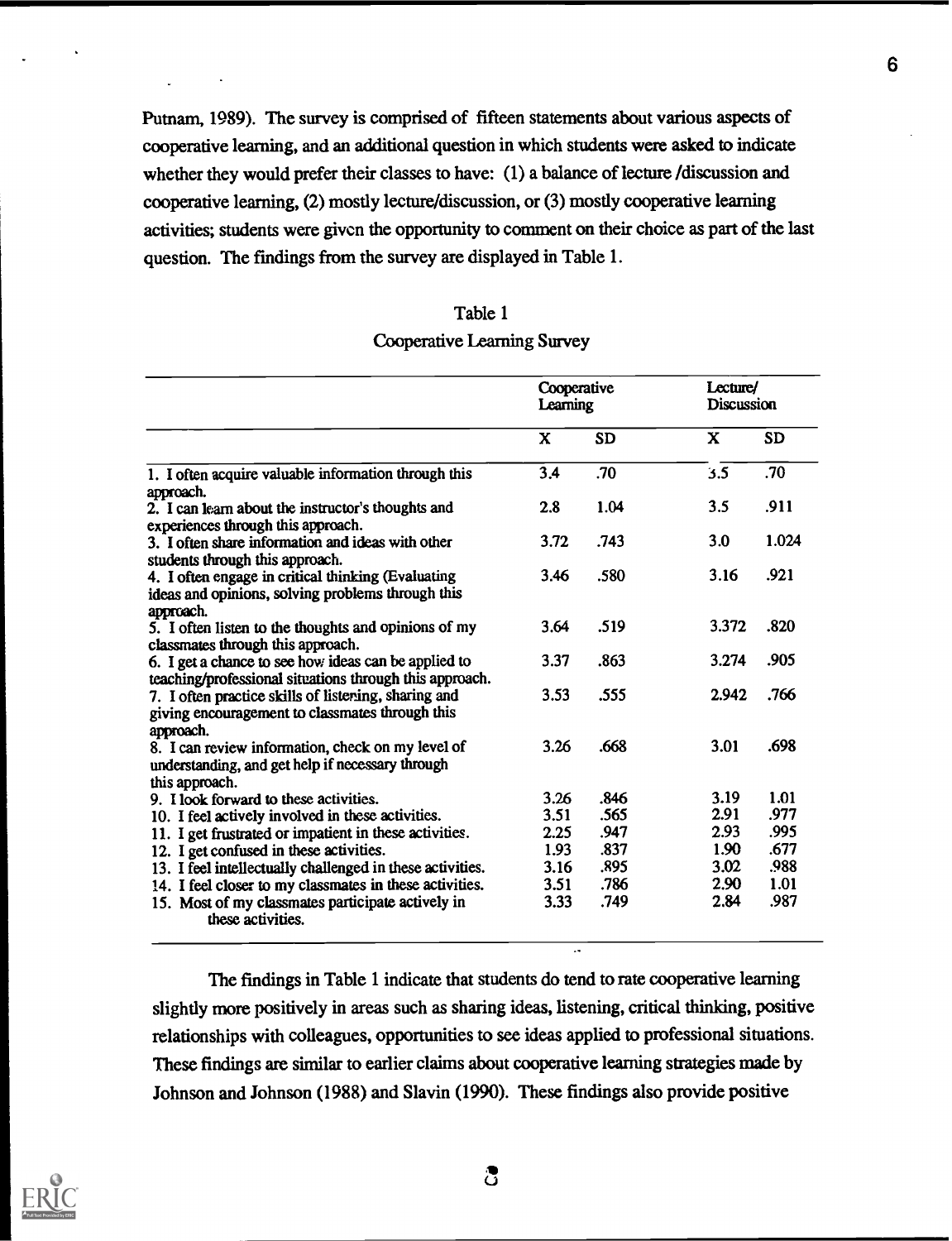reinforcement for the use of cooperative learning strategies as ways in which adult learning principles (Knowles, 1974; Waldron & Moore, 1991; Ney, 1991; Schon, 1983) may be applied in a variety of situations for learning professional practices. However, additional interpretation is given to these fmdings through the last question on students' preferences. 84.13% of the participants indicated a preference for a balance between classes conducted using cooperative learning strategies and those developed around lecture/discussions.

7 |

A number of the students' comments from different classes add further clarification to the call for a balance among strategies. One individual noted "I feel a balance between the two is best to provide students with necessary information and teacher input as well as participation." A second student indicated that "I learned more fiom my peers and their opinions (whether or not I agreed with them) than from lectures and texts." Four other students attributed a balance as a motivational strategy for students, providing for differences in learning style. One of the four stated "I require a variety of approaches to keep my motivation and interest alive." A second person noted "The more learning styles experienced adds to the atmosphere in the classroom. More people find activities they enjoy when they are introduced to various teaching techniques." Commenting on the work of teachers, a third student mentioned that both types of activities "must be guided carefully. I found this class in particular to be highlighted by conflict and poor discussion skills among some students." A fourth student indicated that a balance between cooperative and lecture/discussion allows everyone a chance to excel.

Two students also indicated some concerns about extensive use of cooperative learning. One student stated "Cooperative activities take a lot of time. I think if everything was done this way the material would not get covered properly." The second noted that "If people are not prepared it wastes my time. I hate wasting time a lot." One other notes the value of cooperative activities for use in future careers. He stated "Cooperative Learning is a good way of learning and discussing what we will use in our future jobs in the field."

Of the remaining group, 10.58% of the participants preferred mostly cooperative learning strategies. The greatest majority of those preferring mostly cooperative strategies was found within one of the groups of teacher education students. Part of the rationale for their choice may have been due to the increasing emphasis placed on cooperative learning strategies in public school classrooms. Only .05% of the participants indicated that they preferred mostly lecture/discussion. These were scattered throughout the seven groups of participants. The only student who commented on this choice noted that "At times students just like to come to class and veg out."

The findings of this research provide supportive evidence for allotting at least some portions of instruction time to cooperative learning strategies. Cooperative learning



 $\mathcal{O}$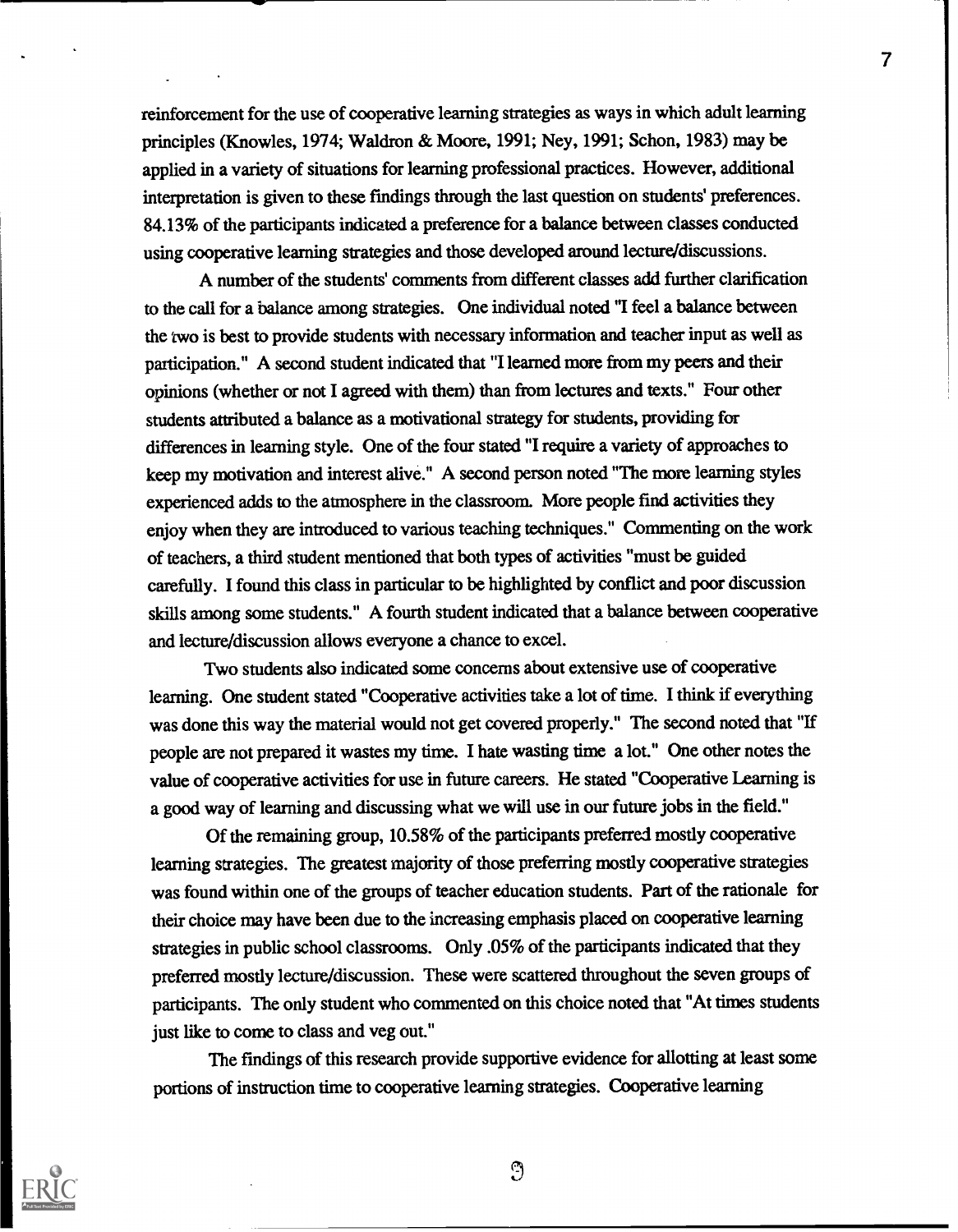strategies match the adult learning principles of experiential and inquiry learning as well as developing interpersonal and communication skills by listening and discussing ideas among group members. Cooperative strategies also provide motivating, positive feelings to adult learners, and in addition, also appear to create more intellectually stimulating classrooms. We must be aware, however, that cooperative learning strategies do not provide a panacea for developing all instructional situations. Instead, cooperative strategies are most useful when balanced with other strategies, creating instructional situations in which teachers' and students' voices each take their parts in dialogues.